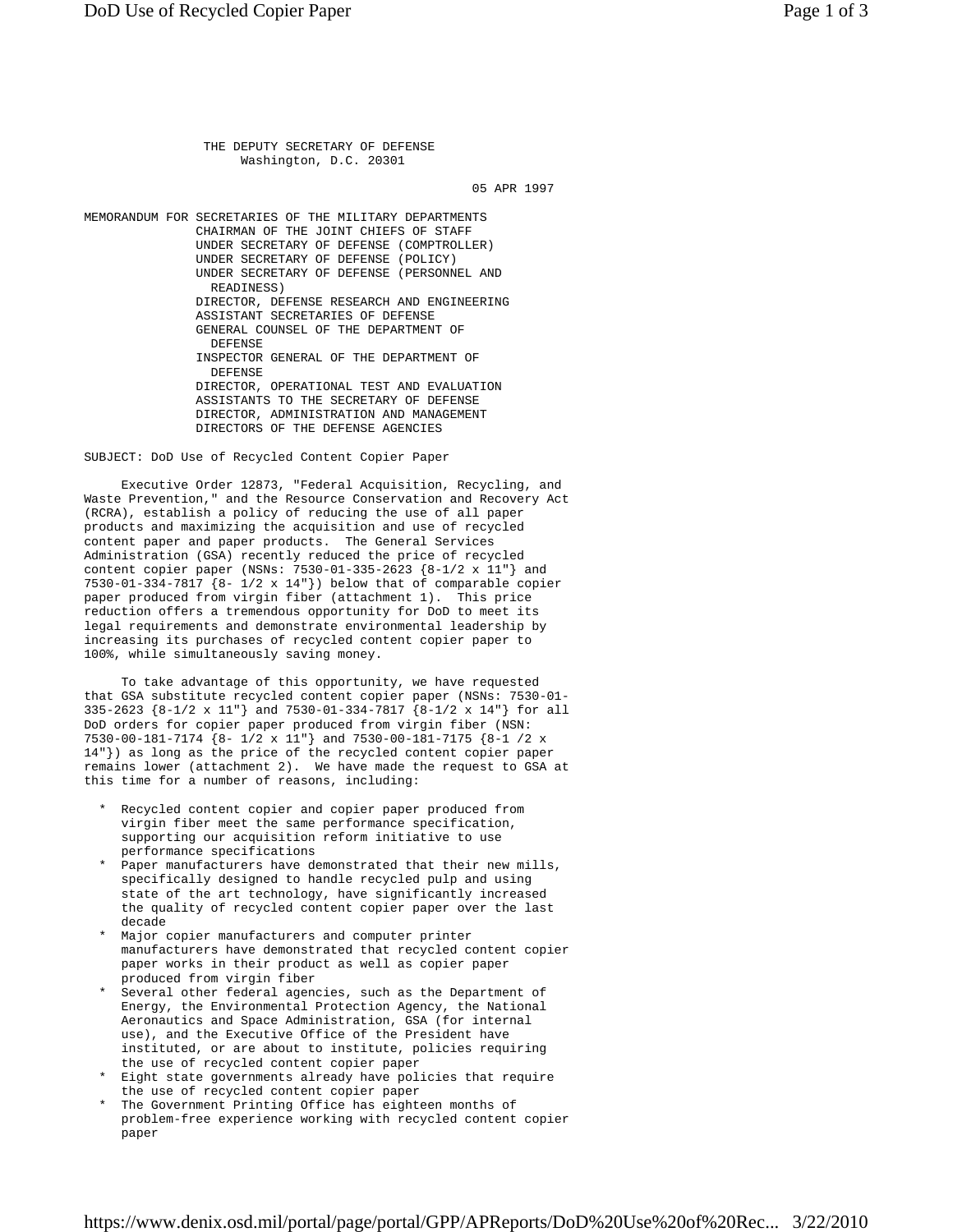Increasing the demand for recycled paper should help stabilize the market for waste paper, thus increasing the price that installation recycling programs receive when selling their recovered paper.

 Existing DoD policy requires that we purchase designated products manufactured from recovered material unless one of three exemptions (price, performance, delivery) is applicable. The price of recycled content paper is currently lower, and our request makes provision for future price changes by permitting GSA to fill orders with whichever NSN a DoD activity orders when the price of recycled content copier paper exceeds that of copier paper produced from virgin fiber. In addition, our request permits GSA to substitute copier paper produced from virgin fiber if recycled content copier paper is out of stock, thus eliminating concerns about timely delivery. Finally, both recycled content copier paper and copier paper produced from virgin fiber meet the same performance specification.

 This new policy regarding recycled content copier paper resembles similar DoD policies for other environmentally preferable products, such our requirement for purchasing only computers that have the "Energy Star" seal, and our policy prohibiting the purchase of paints that contain lead. To insure a smooth and timely transition, I have requested that the Deputy Under Secretary of Defense for Environmental Security monitor DoD use of recycled content copier paper, and report on any performance problems encountered and on progress toward our goal of using recycled content copier paper 100% of the time. DoD support of quality products made with recycled materials will demonstrate our commitment to creating new markets for environmentally preferable products, and help achieve our environmental security goals.

Dr. John White

Attachments (2)

 THE DEPUTY SECRETARY OF DEFENSE Washington DC. 20301

05 APR 1997

Honorable David J. Barram Acting Administrator U.S. General Services Administration Suite 6137 18th & F Streets, NW Washington, DC 20405

Dear Administrator Barram:

 The Department of Defense (DoD) commends the General Service Administration (GSA) for its recent decision to reduce the price of recycled content copier paper below that of comparable paper produced from virgin fiber. This price reduction mill assist DoD and other federal agencies in complying with Section 6002 of the Resource Conservation and Recovery Act (RCRA), and Executive Order 12873, both of which require federal agencies to establish affirmative procurement programs for the purchase of recycled paper products.

 We therefore request that, as long as the price of recycled content copier paper is less than or equal to the price of copier paper produced from virgin fiber, GSA substitute recycled content copier paper (NSNs 7530-01-335-2623 and 7530-01-334-7817) for all DoD orders for copier paper made with virgin fiber (NSNs 7530-00- 181-7174 and 7530-00-181-7175). Of course, if GSA is out of stock of recycled content copier paper, it should then temporarily fill DoD orders with comparable copier paper produced from virgin fiber.